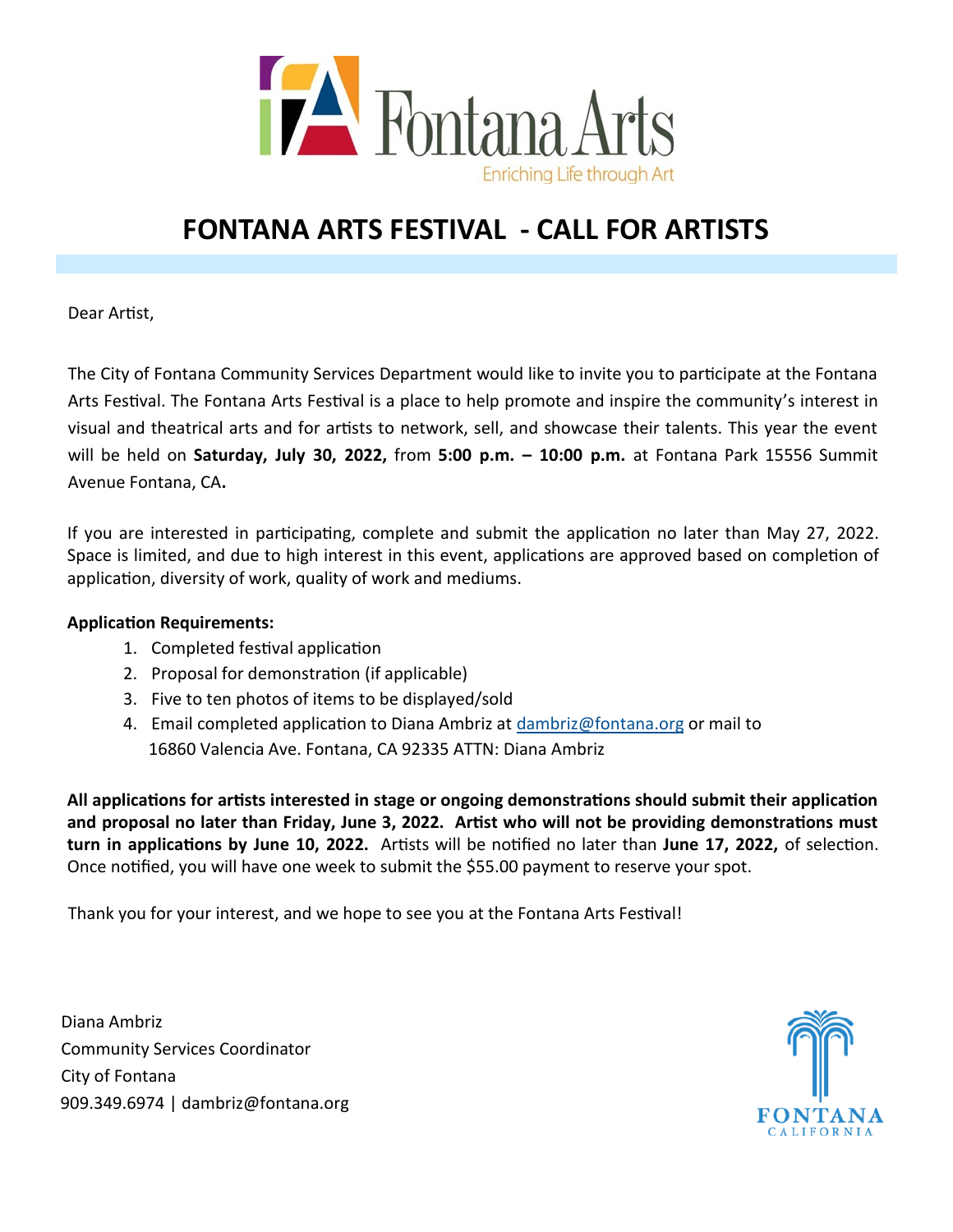

#### **ARTIST APPLICATION** City of Fontana

Saturday, July 30, 2022 **5:00pm –10pm Fontana Park 15556 Summit Ave. Fontana, CA 92335** **Community Services: Cultural Arts Department** 16860 Valencia Ave, Fontana, CA 92335 (909)349-6975 Fax: (909)349-6981

#### **EVENT RULES AND REGULATIONS**

- **HOURS**: Event hours are from 5:00pm to 10:00pm. Event will close to public at 10:00pm. Artists must be present during all scheduled festival hours.
- **ARTWORK:** All artwork must be family oriented and suitable for all audiences. Nudity, violence, drugs or artwork that is seen to exhibit obscene or immoral nature are unacceptable. Any work found to be inappropriate by staff will be asked to be removed immediately**.** All artwork must respect the diverse beliefs and values of the Fontana community.
- **CRITERIA**: Art must be original in design and executed by applicant. Each artist must accompany their own artwork and may display and sell only in the category which has been accepted.
- **REPRODUCTIONS:** Original art must occupy more than 50% of booth space. Limited edition prints—individually labeled as such, may be sold only if signed, numbered and framed.
- **DISPLAY:** Artists must furnish their own display panels and all display items needed. Space assignments is at the City's discretion and will be assigned prior to day of event. Space assignment will be given to exhibitor in welcome packet. The City has the right to change booth location on the day of event based on availability
- **LIABILITY:** Artists display all artwork at their own risk. The City of Fontana is not responsible for damage, loss or theft to artwork or personal property.
- **SELLERS PERMIT:** In compliance with tax laws it is mandatory for participants to obtain a California Sellers Permit; must be on hand the day of the event.
- **FONTANA BUSINESS LICENSE:** Fontana business license is purchased through Fontana City Hall. You may mail in the application with payment, which can be downloaded at the following website: **fontana.org/262/Customer-Services.** After submission, the purchaser **MUST** follow up with business license clerk at **909-350-7675** within 2 –3 weeks to ensure all paperwork was received and is correct.
- **INELIGIBLITY:** Artists who do not comply with the Festival rules and regulations will be ineligible for admission.



Arts.Fontana.org

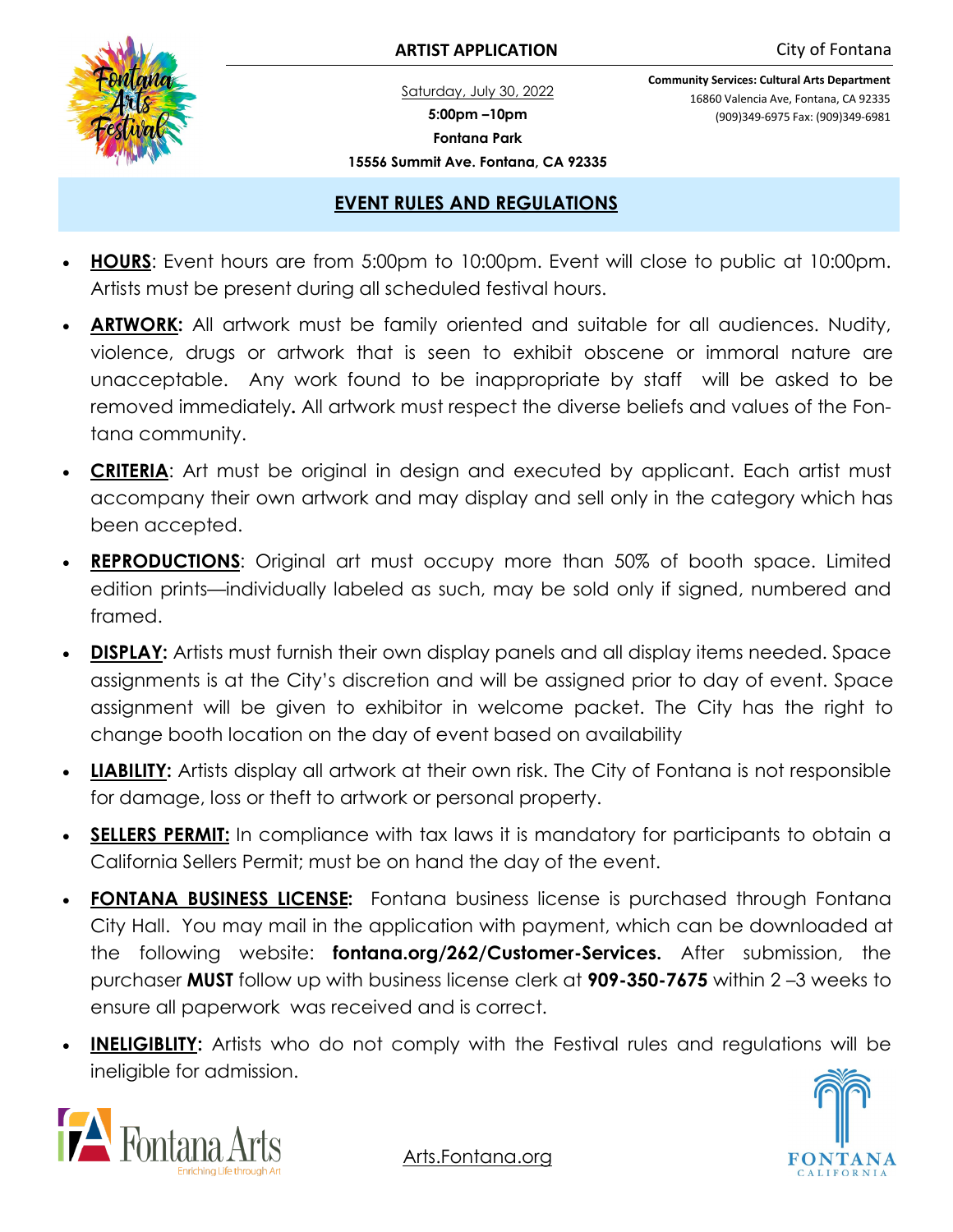Saturday, July 30, 2022 **5:00pm –10pm Fontana Park 15556 Summit Ave. Fontana, CA 92335** **Community Services: Cultural Arts Department** 16860 Valencia Ave, Fontana, CA 92335 (909)349-6975 Fax: (909)349-6981

### **DEMONSTRATIONS**

### **STAGE DEMONSTRATIONS – ARTIST STIPEND \$200**

A stage demonstration is a great way for an artist to show off their skill while interacting with an audience. The stage demonstrations will consist of a forty-five-minute interactive art session in which artists creates a work of art along with music, while the audience has the opportunity to see the artist creative process. Artists will also be available for a  $\mathbb Q$  & A to answer any questions the audience might have.

*All materials must be provided by the artist.*

## **BOOTH DEMONSTRATIONS – ARTISTS STIPEND \$200**

The purpose of the Fontana Arts Festival is to expose the public to the arts while raising awareness about the region's vibrant art community. Artists can contribute to this endeavor by providing ongoing demonstrations throughout the day. Demonstrations will take place at the artist's booth and is an excellent way to draw the public to their booth to promote their artwork. Artist should focus on creating one or multiple pieces of art throughout the duration of the event and be available to answer questions about their art and creative process to festival goers. (All materials must be provided by the artist.)

- **If interested in providing any of the services listed above, please include a proposal of what you would like to teach/demonstrate with your application.** If the proposal is accepted, you will be notified and will need to obtain a **City of Fontana business license**  as soon as possible (usually about \$86.00). Once obtained, a copy of the receipt must be provided, and The City will create a contract for your review and signature regarding your services (this process can take up to two months, so we encourage you submit your proposals as soon as possible).
- In the event of inclement weather, stipends for the workshops/demonstrations will not be paid

# *Space is Limited - Apply today!*





Arts.Fontana.org